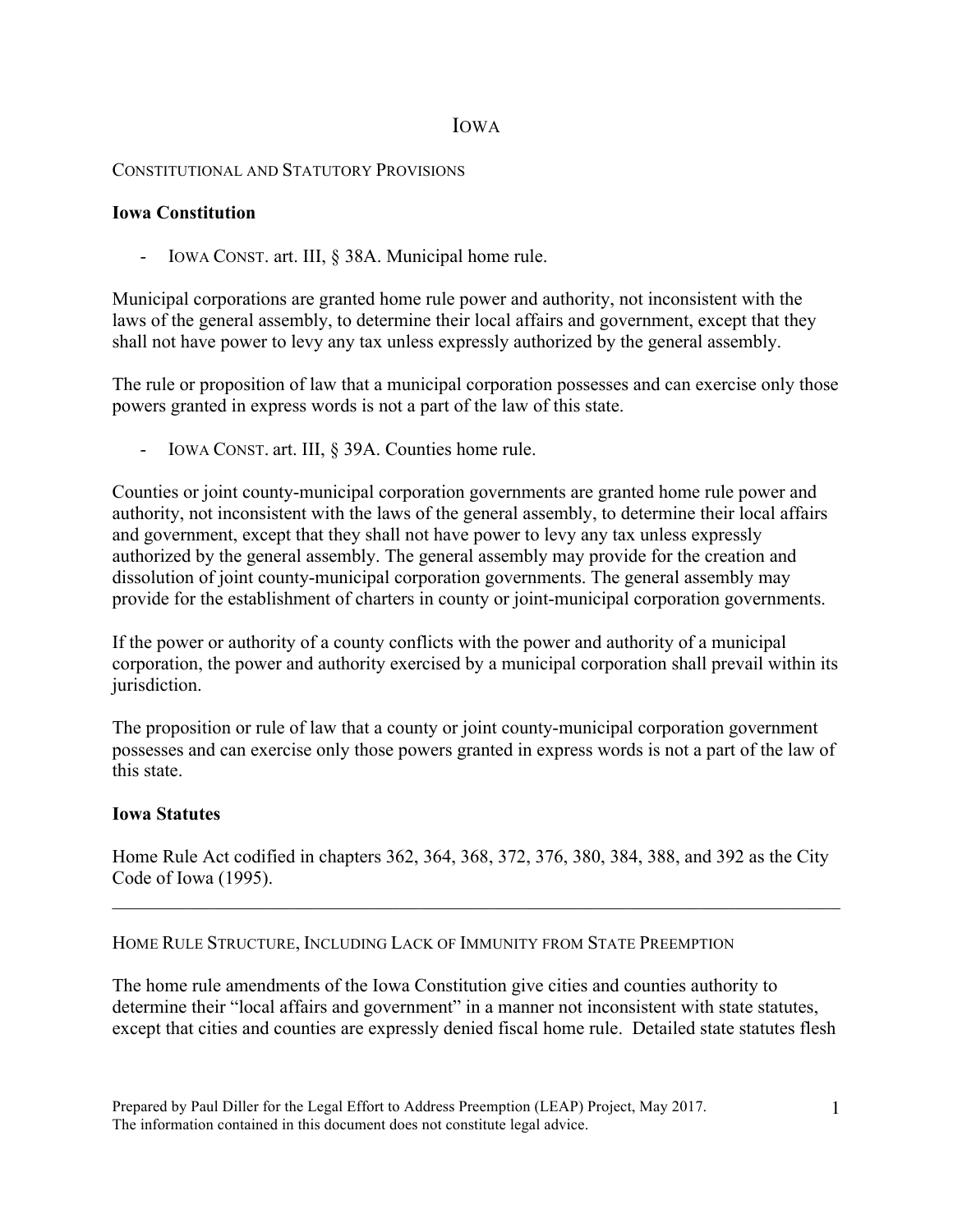out the skeletal home rule provided in the constitution. The constitution clearly rejects Dillon's Rule as a canon of statutory construction.

Although the constitutional grant of power is for "local affairs and government," the category seems to be open-ended save for the taxation power denied cities. The Iowa Supreme Court has described its home rule system as the "legislative" variety wherein cities have "the authority to act unless a particular power has been denied them by statute."<sup>1</sup> Further, limitations on a municipality's power over local affairs are not implied; they must be imposed by the legislature.<sup>2</sup> Municipalities may enact ordinances on matters that are also the subject of state statutes, unless the ordinance invades an area of law reserved by the legislature to itself.<sup>3</sup> Municipalities are free to set standards more stringent than those imposed by state law unless state law provides otherwise<sup>4</sup>

Consistent with legislative home rule, in Iowa the legislature retains the unfettered power to prohibit a municipality from exercising police powers, even over matters traditionally thought to involve local affairs.<sup>5</sup> Hence, there is no immunity to preemption for Iowa cities or counties. Questions, of course, arise regarding whether preemption has occurred. The judiciary deems local ordinances that are "inconsistent" with state law preempted.<sup>6</sup> An ordinance is inconsistent with state law when it either prohibits an act permitted by statute or permits an act prohibited by statute.<sup>7</sup> State law further specifies that "[a] city may not set standards and requirements which are lower and less stringent than those imposed by state law."<sup>8</sup> Implied preemption may also occur when the legislature has cover[ed] a subject by statutes in such a manner as to demonstrate a legislative intention that the field is preempted by state law.<sup>9</sup> An ordinance is also inconsistent

<sup>&</sup>lt;sup>1</sup> James Enterprises, Inc. v. City of Ames, 661 N.W.2d 150, 153 (Iowa 2003) (citing Crippen v. City of Cedar Rapids*,* 618 N.W.2d 562, 568 (Iowa 2000) (quoting City of Des Moines v. Master Builders of Iowa*,* 498 N.W.2d 702, 703–04 (Iowa 1993))); City of Davenport v. Seymour, 755 N.W.2d 533, 538 (Iowa 2007) ("The home rule amendment established what we have referred to as legislative home rule.").

<sup>2</sup> Sioux City Police Officers' Ass'n v. City of Sioux City, 495 N.W.2d 687, 693-94 (Iowa 1993) (citing IOWA CODE §364.3(3); City of Des Moines v. Gruen*,* 457 N.W.2d 340, 343 (Iowa 1990); Bryan v. City of Des Moines*,* 261 N.W.2d 685, 687 (Iowa 1978)).

<sup>3</sup> Goodenow v. City Council of Maquoketa, Iowa, 574 N.W.2d 18, 26 (Iowa 1998) (citing *Gruen,* 457 N.W.2d at 342-43).

<sup>4</sup> *Sioux City Police Officers' Ass'n*, 495 N.W.2d at 693 (citing IOWA CODE §364.3(3); *Gruen,* 457 N.W.2d at 343).

 $5$  City of Davenport v. Seymour, 755 N.W.2d 533, 538 (Iowa 2008).

<sup>6</sup> *Goodenow*, 574 N.W.2d 18, 26 (Iowa 1998); *Sioux City Police Officers' Ass'n*, 495 N.W.2d at 694.

<sup>7</sup> *Goodenow*, 574 N.W.2d 18, 26; *e.g.*, Goodell v. Humboldt County, 575 N.W.2d 486, 502-04 (Iowa 1998) (finding that county ordinance requiring permits for large livestock confinement facilities conflicted with state regulatory and licensing scheme).

<sup>8</sup> IOWA CODE § 364.3 (2017).

<sup>9</sup> *Goodell*, 575 N.W.2d at 493 (articulating standards for field preemption in Iowa, but finding it lacking in case because "the legislature has [not] expressed its desire for statewide uniformity or . . . otherwise expressed an intention to preclude local regulation of a complete field").